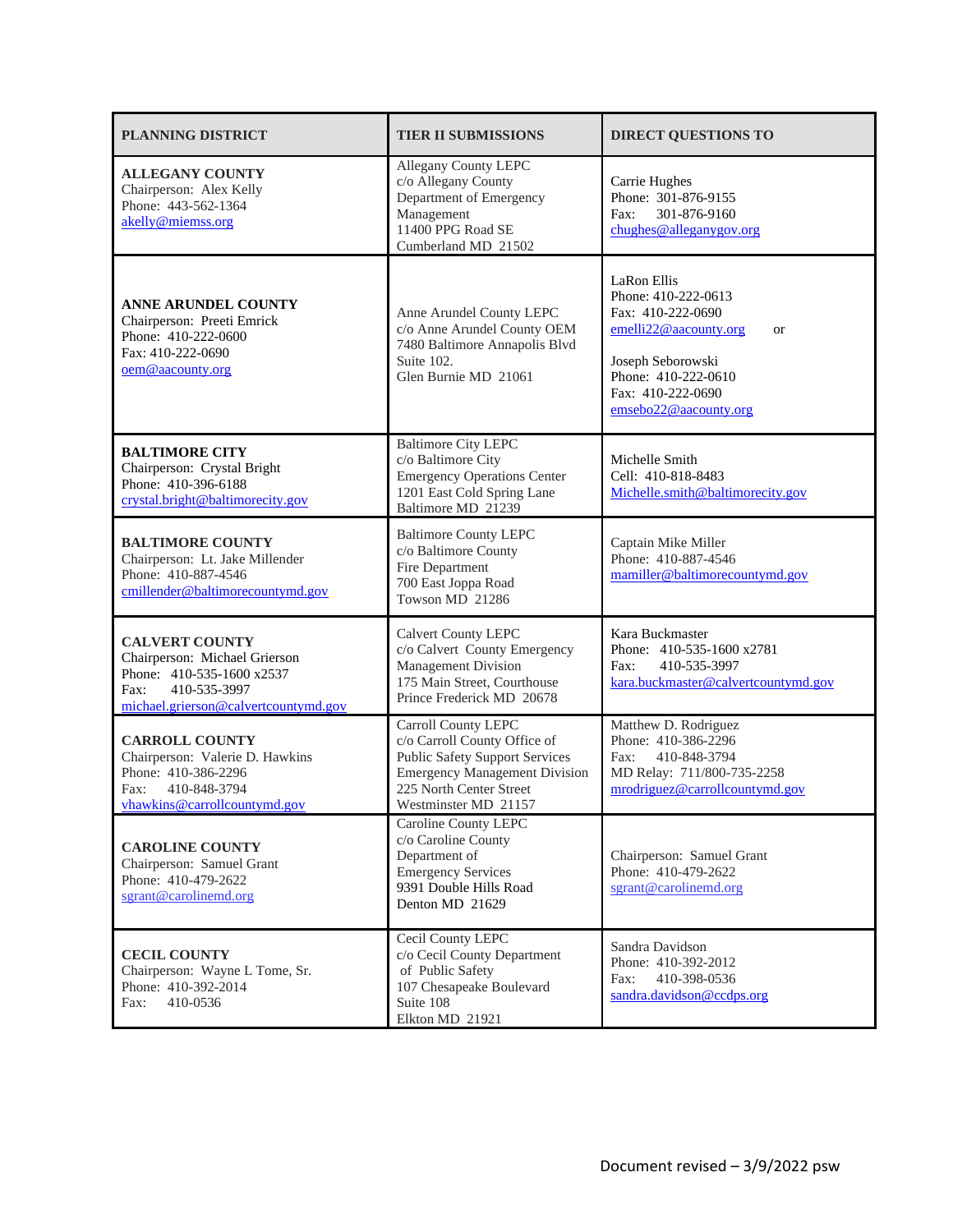| <b>PLANNING DISTRICT</b>                                                                                                                                     | <b>TIER II SUBMISSIONS</b>                                                                                                                                      | <b>DIRECT QUESTIONS TO</b>                                                                                      |
|--------------------------------------------------------------------------------------------------------------------------------------------------------------|-----------------------------------------------------------------------------------------------------------------------------------------------------------------|-----------------------------------------------------------------------------------------------------------------|
| <b>CHARLES COUNTY</b><br>Chairperson: William Stephens<br>Phone: 301-609-3401<br>301-609-3410<br>Fax:<br>stevenw@charlescounty.org                           | Charles County LEPC<br>c/o Charles County Emergency<br><b>Services</b><br>P.O. Box 2150<br>10425 Audie Lane<br>LA Plata MD 20646                                | Michelle Lilly<br>Phone: 301-609-3429<br>Fax:<br>301-392-3796<br>lillym@charlescounty.org                       |
| <b>DORCHESTER COUNTY</b><br>Chairperson: Dozia Rahilly, NRP, Director<br>Phone: 410-228-2726<br>410-228-3494<br>Fax:<br>drahilly@docogonet.com               | Dorchester County LEPC<br>c/o Dorchester County<br>Department of Emergency<br>Services<br>829 Fieldcrest Road<br>Cambridge MD 21613                             | Dozia Rahilly, NRP, Director<br>Phone: 410-228-2726<br>Fax:<br>410-228-3494<br>drahilly@docogonet.com           |
| <b>FREDERICK COUNTY</b><br>Chairperson: Dennis Dudley<br>Phone: 301-600-1418<br>301-600-6026<br>Fax:<br>cdudley@frederickcountymd.gov                        | Frederic County LEPC<br>c/o Frederick County Department<br>of Emergency Preparedness<br>5370 Public Safety Place<br>Frederick MD 21704                          | Sharon Riddell<br>Phone: 301-600-1746<br>301-600-6026<br>Fax:<br>EM@frederickcountymd.gov                       |
| <b>GARRETT COUNTY</b><br>Chairperson: John H. Frank, NRP<br>Director ALEM<br>Office: 301-334-7619<br>Fax:<br>301-746-6285<br>jfrank@garrettcounty.org        | <b>Garrett County LEPC</b><br><b>Garrett County Emergency</b><br>Services EOC<br>32 Outfitter Way<br><b>PO BOX 444</b><br>MC Henry MD 21541                     | John H. Frank, NRP<br>Director ALEM<br>Office: 301-334-7619<br>301-746-6285<br>Fax:<br>jfrank@garrettcounty.org |
| <b>HARFORD COUNTY</b><br>Chairperson: Richard Schwanke<br>Phone: 410-638-4904<br>410-879-5091<br>Fax:<br>dschwank@harford.edu                                | Harford County LEPC<br>c/o Harford County<br>Department of Emergency<br>Services<br>2220 Ady Road<br>Forrest Hill MD 21050                                      | Michael Brunicke<br>Phone: 410-638-3403<br>410-879-5091<br>Fax:<br>mjbrunicke@harfordpublicsafety.org           |
| <b>HOWARD COUNTY</b><br>Chairperson: Mike Hinson, Director<br>Phone: 410-313-5911<br>410-461-0009<br>Fax:<br>mhinson@howardcountymd.gov                      | Howard County LEPC<br>c/o Howard County Fire and<br>Rescue<br>Office of Emergency Management<br>3430 Courthouse Drive<br>Ellicott City MD 21043                 | Samantha Durbin<br>Phone: 410-313-0713<br>Fax:<br>410-461-0009<br>sdurbin@howardcountymd.gov                    |
| <b>KENT COUNTY</b><br>Chairperson: Wayne Darrell<br>Phone: 410-778-7458<br>410-778-4601<br>Fax:<br>wdarrell@kentgov.org                                      | Kent County LEPC<br>c/o Kent County Office of<br><b>Emergency Services</b><br>104 Vickers Drive, Unit D<br>Chestertown MD 21620                                 | Virginia Gregg<br>Phone: 410-778-7472<br>Fax: 410-778-4601<br>vgregg@kentgov.org                                |
| <b>MONTGOMERY COUNTY</b><br>Chairperson: Earl Stoddard, Ph.D., M.P.H.<br>Phone: 240-777-2469<br>240-777-2345<br>Fax:<br>earl.stoddard@montgomerycountymd.gov | Montgomery County LEPC<br>c/o Office of Emergency<br>Management and Homeland<br>Security<br>100 Edison Park Drive<br>Gaithersburg MD 20878                      | Barbara Moore<br>Phone: 240-777-2327<br>240-777-2345<br>Fax:<br>barbara.moore@montgomerycountymd.gov            |
| <b>OCEAN CITY</b><br>Chairperson: Joseph Theobald<br>Phone: 410-723-6650<br>410-723-6962<br>Fax:<br>itheobald@oceancitymd.gov                                | Ocean City LEPC<br>c/o Town of Ocean City Maryland<br><b>Emergency Services</b><br><b>Public Safety Building</b><br>6501 Coastal Highway<br>Ocean City MD 21842 | <b>Bob Rhode</b><br>Phone: 410-723-6650<br>410-723-6962<br>Fax:<br>brhode@oceancitymd.gov                       |